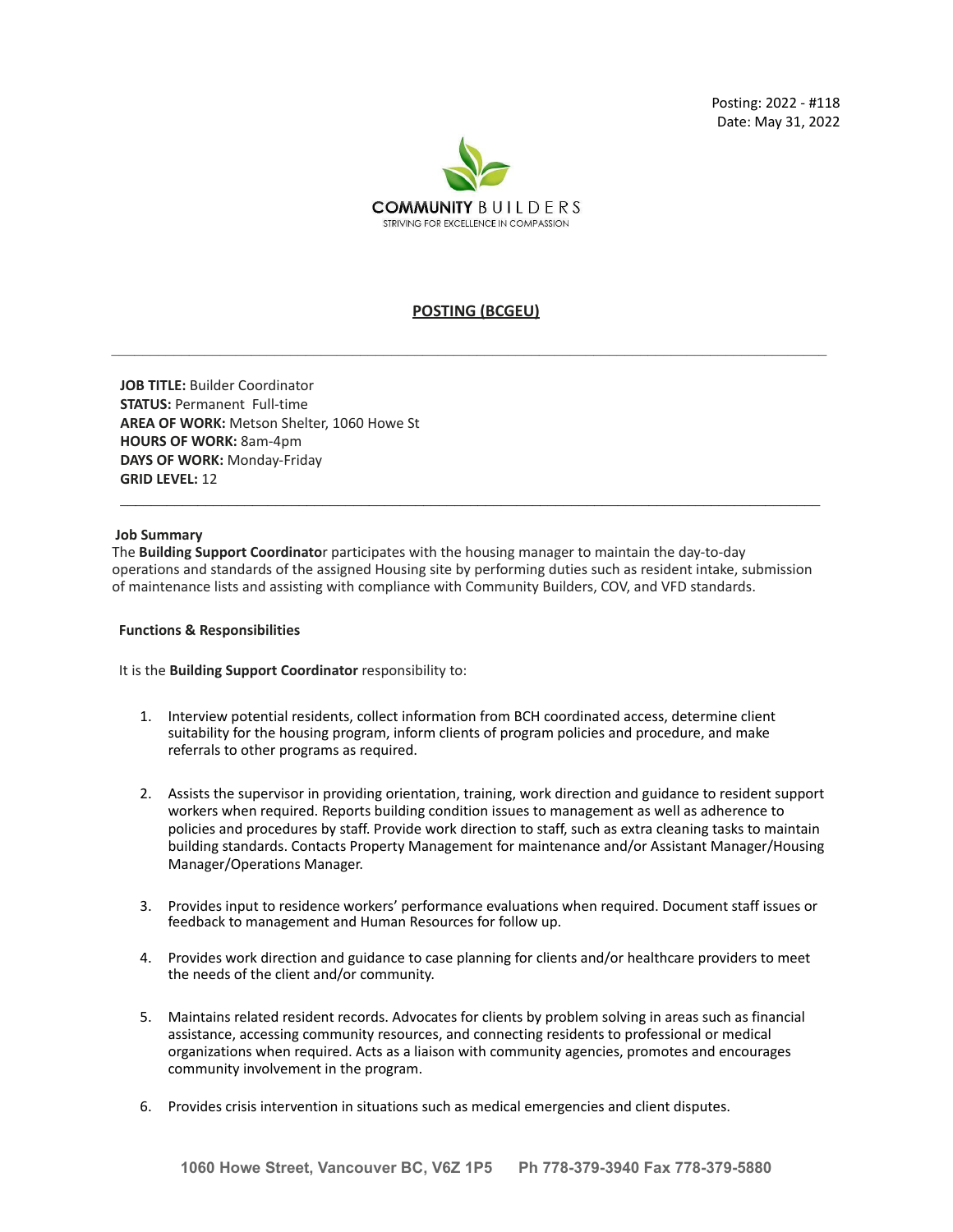Posting: 2022 - #118 Date: May 31, 2022



- 7. Performs other related duties as assigned
- 8. Participate in case planning with Home Support Worker to assist vulnerable residents with required support levels.
- 9. Make sure the safety binder is current with banned lists, staff meeting minutes, etc.
- 10. Maintaining building occupancy and rent collection is the highest priority, liaising with the ministry about rents. Post appropriate notices on resident doors for nonpayment of rents. Oversee room turnover and conduct intake of new residents. Sign tenancy agreements for new residents. (Tenancy Agreements/Program Housing Agreement).
- 13. Do regular building rounds during each shift.

14. Ensure hallways are clear at all times, no health and safety hazards to tenants exist in common areas. Notify management if there is excess garbage.

15. Conduct monthly room checks. Document any fire safety deficiencies, maintenance deficiencies, pest control issues, clutter, health, and safety hazards. Assist with arranging Resident Support Worker and Home support staff as needed for cluttered/hoarding rooms.

16. Ensure the schedule and tenant roster are always posted.

- Conduct wellness checks for residents not seen.
- Resident files need to be kept in a filing cabinet and updated regularly.
- Use a database to record all significant/routine resident interactions.
- Send daily shift reports.

17. Resident Issues

- Write incident reports for resident behavioral issues.
- All evictions must be done with approval from the director and input from the staff and management team.

18. Resident Support – To be completed with RSW

- Check in with vulnerable and at-risk residents, provide peer counselling, and support.
- Arrange mental health support, home support and other services.
- Liaise with service providers.
- Report any serious issues to Management.
- Assist care aide/Personal Support Worker when needed for resident care issues

19. Inspections

- Be present during the annual city of Vancouver inspection and fire inspection.
- Follow instructions of the Property Manager to assist with preparation and site compliance.
- Forward any notices of violations to Management.